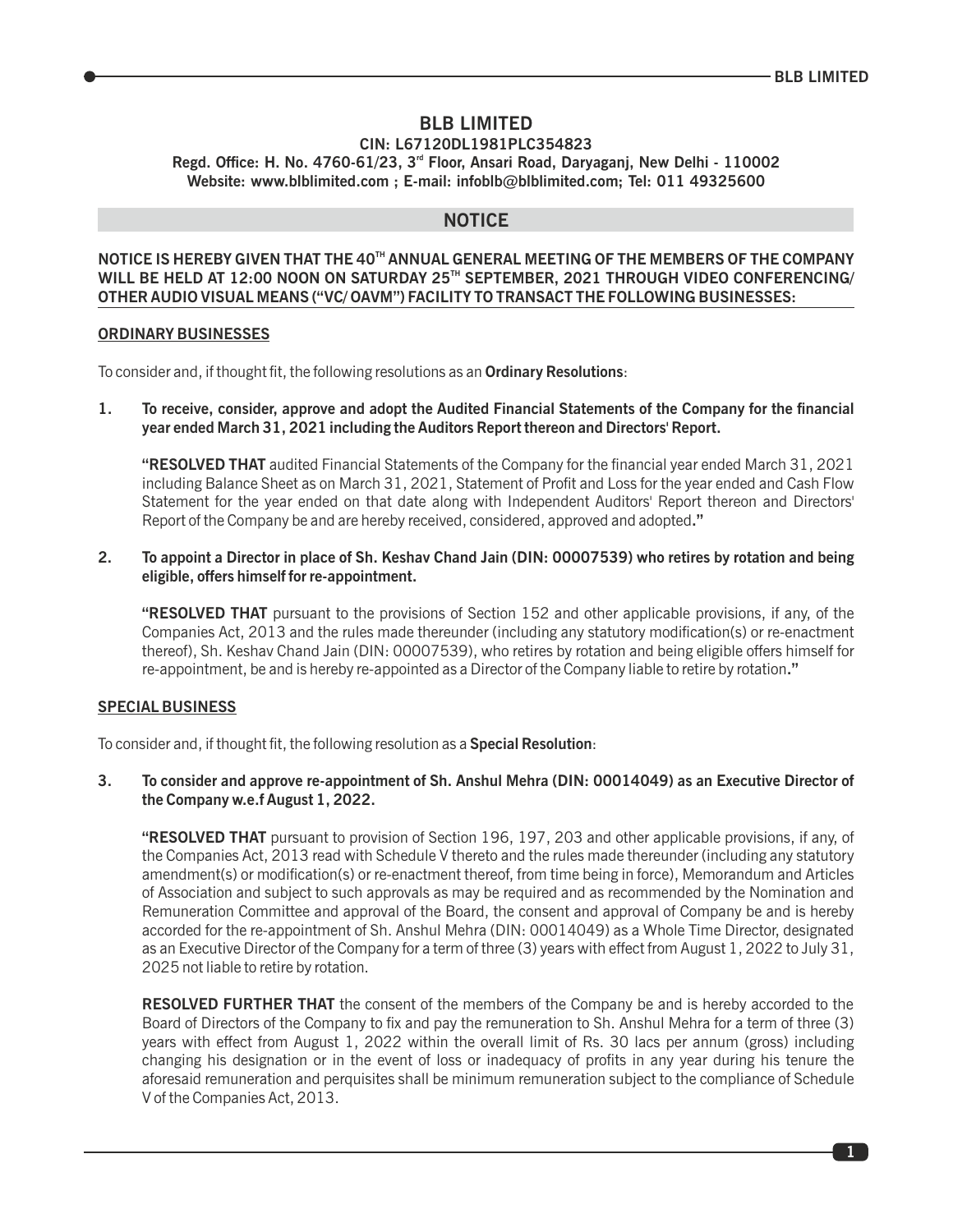**RESOLVED FURTHER THAT** in addition to the aforesaid remuneration, Sh. Anshul Mehra shall be entitled to Contribution to provident fund, reimbursement of medical expenses and Leave and Travel Concession including encashment of leave as per the Company's Policy and the same shall not be part of overall limit of Rs. 30 lacs per annum (gross) or such minimum remuneration subject to the compliance of Schedule V of the Companies Act, 2013.

**RESOLVED FURTHER THAT** the Board of Directors of the Company be and is hereby authorized to do all such further acts, deeds, things and execute all such documents, instruments and writings as may be required to take all such actions as may be required to give effect to the above said resolution."

> **By order of the Board of Directors of BLB Limited**

> > **Nishant Garud Company Secretary M. No. A35026**

Date : August 12, 2021 Place : New Delhi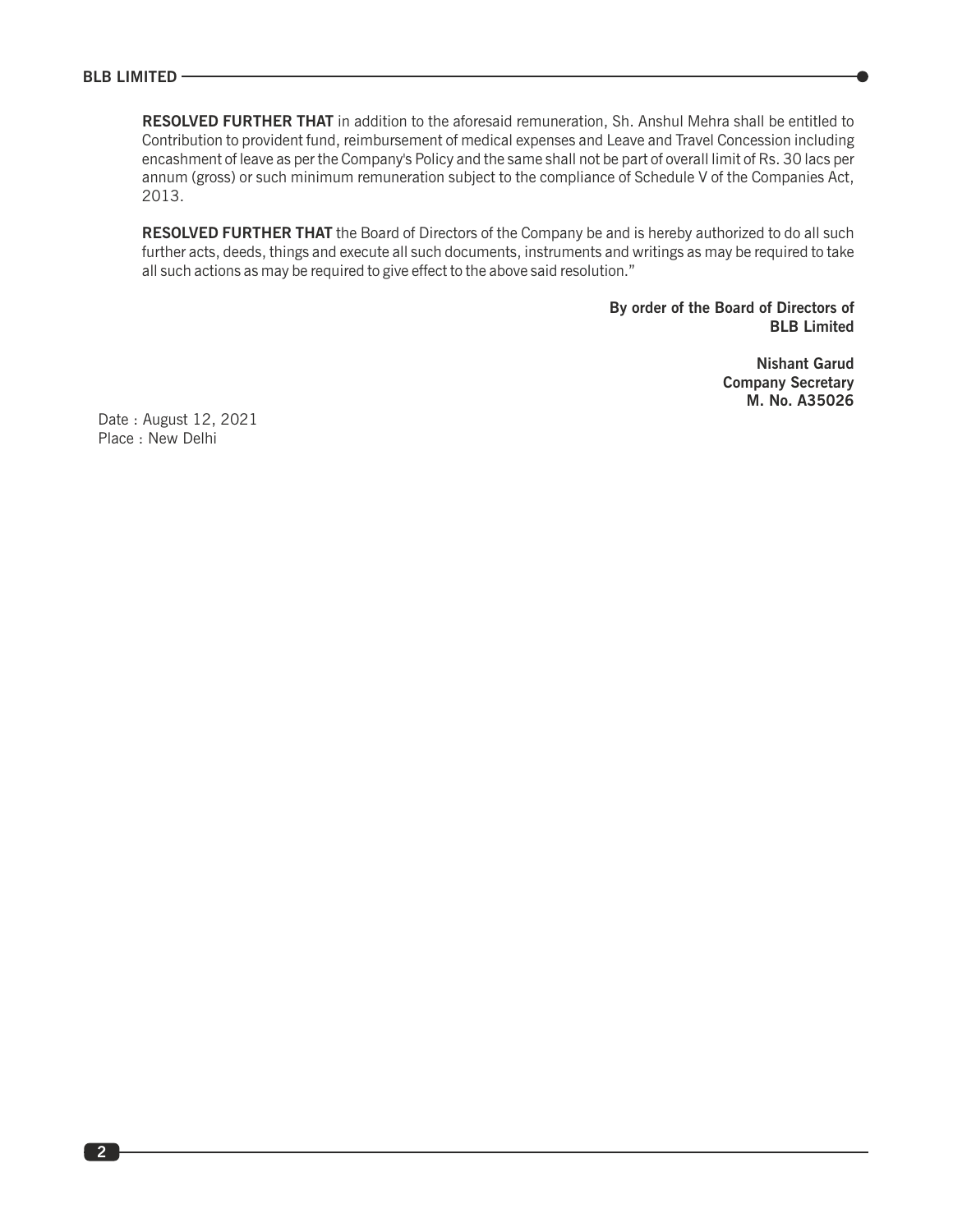### **IMPORTANT NOTES**:

**1.** The explanatory statement pursuant to Section 102 of the Companies Act, 2013 ("the Act") in respect of Special businesses set out in notice above is annexed hereto. The Board of Directors of the Company at its meeting held on August 12, 2021 considered that the special business under Item No 3, being considered unavoidable, be transacted at the  $40<sup>th</sup>$  Annual General Meeting (AGM) of the Company.

## 2. General instructions for accessing and participating in the 40<sup>th</sup> AGM through VC/OAVM Facility and voting **through electronic means including remote e-Voting:**

In view of the global outbreak of the Covid-19 pandemic, social distancing is a norm to be followed. Accordingly, the Ministry of Corporate Affairs ("MCA") vide its General Circular Nos. 14/ 2020 dated April 8, 2020 and 17/ 2020 dated April 13, 2020, followed by General Circular No. 20/2020 dated May 5, 2020 read with General Circular No.02/2021 dated January 13, 2021 (collectively referred to as "MCA Circulars") has permitted the holding of the annual general meeting through Video Conferencing ("VC") or through Other Audio-Visual Means ("OAVM"), without the physical presence of the Members at a common venue. The Securities and Exchange Board of India ("SEBI") vide its circular dated May 12, 2020 read with January 15, 2021("SEBI Circulars") has granted relaxation in respect of sending physical copies of annual report to shareholders and requirement of proxy for general meetings held through electronic mode.

In compliance with the provisions of the Companies Act, 2013 ("the Act"), SEBI (Listing Obligations and Disclosure Requirements) Regulations, 2015 ("Listing Regulations") and MCA Circulars and SEBI Circulars, the  $40<sup>th</sup>$  Annual General Meeting of the Company is being held through VC/ OAVM at 12:00 noon. on Saturday, 25<sup>th</sup> September, 2021. The proceedings of AGM deemed to be conducted at the Registered Office of the Company situated at H. No. 4760-61/23, 3 $<sup>rd</sup>$  Floor, Ansari Road, Daryaganj, New Delhi- 110002.</sup>

## **3. SINCE THIS AGM IS BEING HELD PURSUANT TO THE MCA CIRCULARS THROUGH VC OR OAVM, THE REQUIREMENT OF PHYSICAL ATTENDANCE OF MEMBERS HAS BEEN DISPENSED WITH. ACCORDINGLY, IN TERMS OF THE MCA CIRCULARS AND THE SEBI CIRCULARS, THE FACILITY FOR APPOINTMENT OF PROXIES BY THE MEMBERS WILL NOT BE AVAILABLE FOR THIS AGM AND HENCE THE PROXY FORM, ATTENDANCE SLIP AND ROUTE MAP OF AGM ARE NOT ANNEXED TO THIS NOTICE.**

In pursuance of Section 112 and Section 113 of the Act, representatives of the Members may be appointed for the purpose of voting through remote e-Voting, for participation in the  $40<sup>th</sup>$  AGM through VC/OAVM Facility and e-Voting during the  $40<sup>th</sup> AGM$ .

The Company has appointed National Securities Depositories Limited ("NSDL") for providing facility for voting through remote e-Voting, for participation in the  $40<sup>th</sup>$  AGM through VC/OAVM Facility and e-Voting during the  $40<sup>th</sup>$  AGM.

Members may join the  $40<sup>th</sup>$  AGM through VC/OAVM facility by following the procedure as mentioned below which shall be kept open for the Members from 11:30 a.m. IST i.e. 30 minutes before the time scheduled to start the 40<sup>th</sup> AGM and the Company may close the window for joining the VC/OAVM facility after 30 minutes of the commencement of the 40<sup>th</sup> AGM.

Members may note that the VC/OAVM Facility, provided by NSDL, allows participation of 1,000 and more Members on a first-come-first-served basis. The large shareholders (i.e. shareholders holding 2% or more shareholding), promoters, institutional investors, directors, key managerial personnel, the Chairpersons of the Audit Committee, Nomination and Remuneration Committee and Stakeholders Relationship Committee, auditors, etc. can attend the 40<sup>th</sup> AGM without any restriction on account of first-come-first-served principle.

Attendance of the Members participating in the 40<sup>th</sup> AGM through VC/OAVM Facility shall be counted for the purpose of reckoning the quorum under Section 103 of the Act.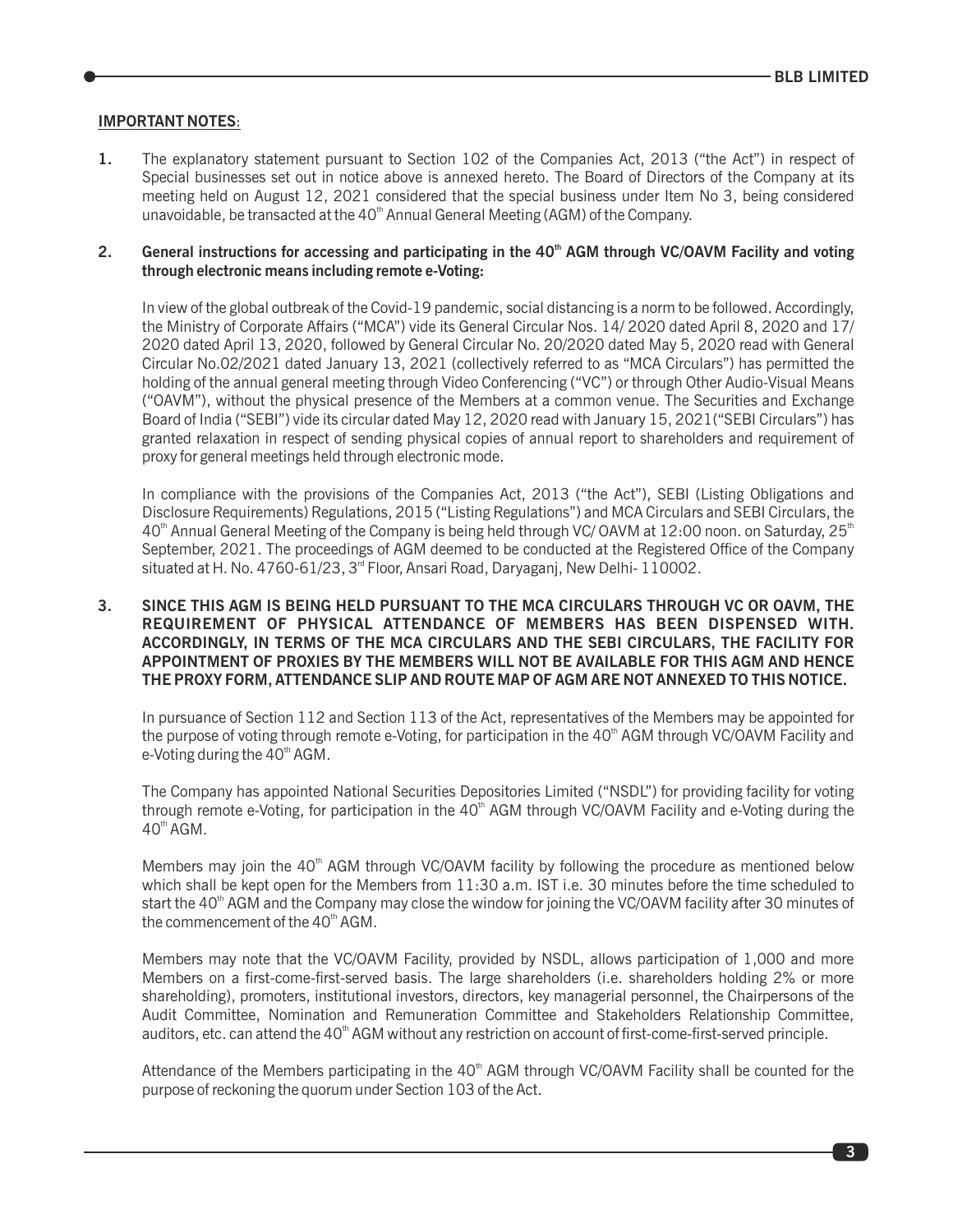Pursuant to the provisions of Section 108 of the Act read with Rule 20 of the Companies (Management and Administration) Rules, 2014 (as amended), Secretarial Standard on General Meetings (SS-2) issued by the Institute of Company Secretaries of India ("ICSI") and Regulation 44 of Listing Regulations read with MCA Circulars and SEBI Circular, the Company is providing remote e-Voting facility to its Members in respect of the business to be transacted at the 40<sup>th</sup> AGM and facility for those Members participating in the 40<sup>th</sup> AGM to cast vote through e-Voting system during the  $40<sup>th</sup>$  AGM.

#### **4. Instructions for Members for remote e-voting and joining general meeting are as under:-**

The remote e-voting period begins on Wednesday,  $22^{nd}$  September, 2021 at 09:00 a.m. and ends on Friday, 24<sup>th</sup> September, 2021 at 05:00 p.m. The remote e-voting module shall be disabled by NSDL for voting thereafter. The Members, whose names appear in the Register of Members / Beneficial Owners as on the record date (cutoff date) i.e. Saturday,  $18<sup>th</sup>$  September, 2021, may cast their vote electronically. The voting right of shareholders shall be in proportion to their share in the paid-up equity share capital of the Company as on the cut-off date, being 18<sup>th</sup> September, 2021.

#### **How do I vote electronically using NSDL e-Voting system?**

*The way to vote electronically on NSDL e-Voting system consists of "Two Steps" which are mentioned below:*

#### **Step 1: Access to NSDL e-Voting system**

#### **A) Login method for e-Voting and joining virtual meeting for Individual shareholders holding securities in demat mode**

In terms of SEBI circular dated December 9, 2020 on e-Voting facility provided by Listed Companies, Individual shareholders holding securities in demat mode are allowed to vote through their demat account maintained with Depositories and Depository Participants. Shareholders are advised to update their mobile number and email Id in their demat accounts in order to access e-Voting facility.

Login method for Individual shareholders holding securities in demat mode is given below:

| Type of                                                                                          | <b>Login Method</b>                                                                                                                                                                                                                                                                                                                                                                                                                                                                                                                                                                                                                                                                                                                                                                                                                                                                                                                   |
|--------------------------------------------------------------------------------------------------|---------------------------------------------------------------------------------------------------------------------------------------------------------------------------------------------------------------------------------------------------------------------------------------------------------------------------------------------------------------------------------------------------------------------------------------------------------------------------------------------------------------------------------------------------------------------------------------------------------------------------------------------------------------------------------------------------------------------------------------------------------------------------------------------------------------------------------------------------------------------------------------------------------------------------------------|
| shareholders<br>Individual<br>Shareholders<br>holding securities<br>lin demat mode<br>with NSDL. | If you are already registered for <b>NSDL IDeAS facility</b> , please visit the e-Services<br>1.<br>website of NSDL. Open web browser by typing the following URL:<br>https://eservices.nsdl.com/either on a Personal Computer or on a mobile. Once<br>the home page of e-Services is launched, click on the "Beneficial Owner" icon<br>under "Login" which is available under "IDeAS" section. A new screen will<br>open. You will have to enter your User ID and Password. After successful<br>authentication, you will be able to see e-Voting services. Click on "Access to e-<br>Voting" under e-Voting services and you will be able to see e-Voting page. Click<br>on options available against company name or e-Voting service provider - NSDL<br>and you will be re-directed to NSDL e-Voting website for casting your vote<br>during the remote e-Voting period or joining virtual meeting & voting during the<br>meeting. |
|                                                                                                  | 2. If the user is not registered for IDeAS e-Services, option to register is available<br>at https://eservices.nsdl.com. Select "Register Online for IDeAS" Portal or click<br>at https://eservices.nsdl.com/SecureWeb/IdeasDirectReg.jsp                                                                                                                                                                                                                                                                                                                                                                                                                                                                                                                                                                                                                                                                                             |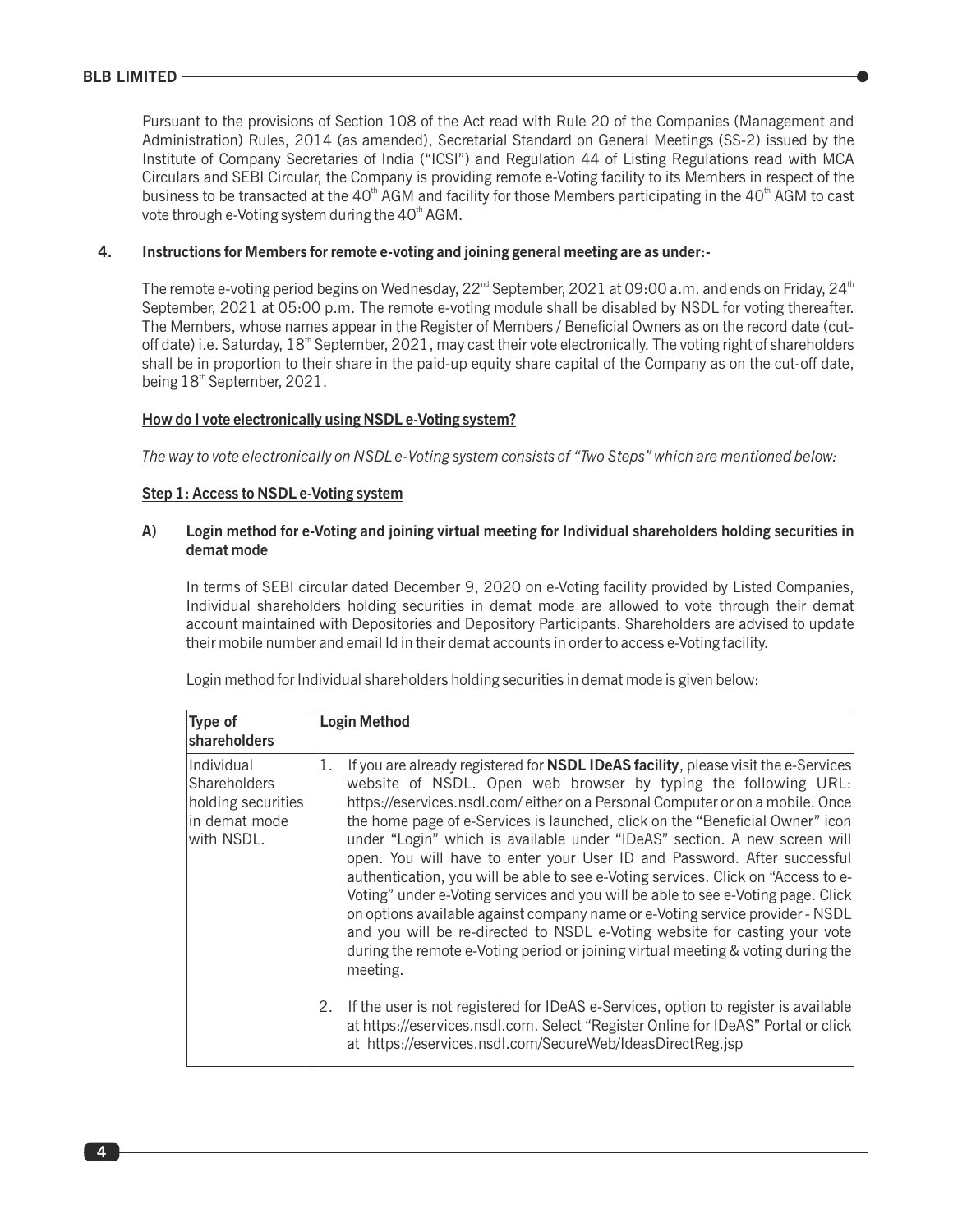|                                                                                                                          | 3.<br>Visit the e-Voting website of NSDL. Open web browser by typing the following<br>URL: https://www.evoting.nsdl.com/ either on a Personal Computer or on a<br>mobile. Once the home page of e-Voting system is launched, click on the icon<br>"Login" which is available under 'Shareholder/Member' section. A new screen<br>will open. You will have to enter your User ID (i.e. your sixteen digit demat<br>account number held with NSDL), Password/OTP and a Verification Code as<br>shown on the screen. After successful authentication, you will be redirected to<br>NSDL Depository site wherein you can see e-Voting page. Click on options<br>available against company name or e-Voting service provider - NSDL and you<br>will be redirected to e-Voting website of NSDL for casting your vote during the<br>remote e-Voting period or joining virtual meeting & voting during the meeting. |
|--------------------------------------------------------------------------------------------------------------------------|-------------------------------------------------------------------------------------------------------------------------------------------------------------------------------------------------------------------------------------------------------------------------------------------------------------------------------------------------------------------------------------------------------------------------------------------------------------------------------------------------------------------------------------------------------------------------------------------------------------------------------------------------------------------------------------------------------------------------------------------------------------------------------------------------------------------------------------------------------------------------------------------------------------|
| Individual<br>Shareholders<br>holding securities<br>in demat mode<br>with CDSL                                           | Existing users who have opted for Easi / Easiest, they can login through their<br>1.<br>user id and password. Option will be made available to reach e-Voting page<br>without any further authentication. The URL for users to login to Easi/ Easiest<br>are https://web.cdslindia.com/myeasi/home/login or www.cdslindia.com and<br>click on New System Myeasi.                                                                                                                                                                                                                                                                                                                                                                                                                                                                                                                                            |
|                                                                                                                          | 2.<br>After successful login of Easi/Easiest the user will be also able to see the E<br>Voting Menu. The Menu will have links of e-Voting service provider i.e. NSDL.<br>Click on NSDL to cast your vote.                                                                                                                                                                                                                                                                                                                                                                                                                                                                                                                                                                                                                                                                                                   |
|                                                                                                                          | If the user is not registered for Easi/Easiest, option to register is available at<br>3.<br>https://web.cdslindia.com/myeasi/Registration/EasiRegistration                                                                                                                                                                                                                                                                                                                                                                                                                                                                                                                                                                                                                                                                                                                                                  |
|                                                                                                                          | 4. Alternatively, the user can directly access e-Voting page by providing demat<br>Account Number and PAN No. from a link in www.cdslindia.com home page.<br>The system will authenticate the user by sending OTP on registered Mobile &<br>Email as recorded in the demat Account. After successful authentication, user<br>will be provided links for the respective ESP i.e. NSDL where the e-Voting is in<br>progress.                                                                                                                                                                                                                                                                                                                                                                                                                                                                                  |
| Individual<br>Shareholders<br>(holding securities<br>in demat mode)<br>login through their<br>depository<br>participants | You can also login using the login credentials of your demat account through your<br>Depository Participant registered with NSDL/CDSL for e-Voting facility. Once login,<br>you will be able to see e-Voting option. Once you click on e-Voting option, you will be<br>redirected to NSDL/ CDSL Depository site after successful authentication, wherein<br>you can see e-Voting feature. Click on options available against company name or e-<br>Voting service provider-NSDL and you will be redirected to e-Voting website of<br>NSDL for casting your vote during the remote e-Voting period or joining virtual<br>meeting & voting during the meeting.                                                                                                                                                                                                                                                |

**Important note:** Members who are unable to retrieve User ID/ Password are advised to use Forget User ID and Forget Password option available at abovementioned website.

## **Helpdesk for Individual Shareholders holding securities in demat mode for any technical issues related to login through Depository i.e. NSDL and CDSL.**

| Login type                                                               | <b>Helpdesk details</b>                                                                                                                                                                                                                                 |  |  |
|--------------------------------------------------------------------------|---------------------------------------------------------------------------------------------------------------------------------------------------------------------------------------------------------------------------------------------------------|--|--|
|                                                                          | Individual Shareholders holding   Members facing any technical issue in login can contact NSDL<br>securities in demat mode with NSDL   helpdesk by sending a request at evoting@nsdl.co.in or call at toll free<br>no.: 1800 1020 990 and 1800 22 44 30 |  |  |
| Individual Shareholders holding<br>securities in demat mode with<br>CDSL | Members facing any technical issue in login can contact CDSL helpdesk<br>by sending a request at helpdesk.evoting@cdslindia.com or contact at<br>022-23058738 or 022-23058542-43                                                                        |  |  |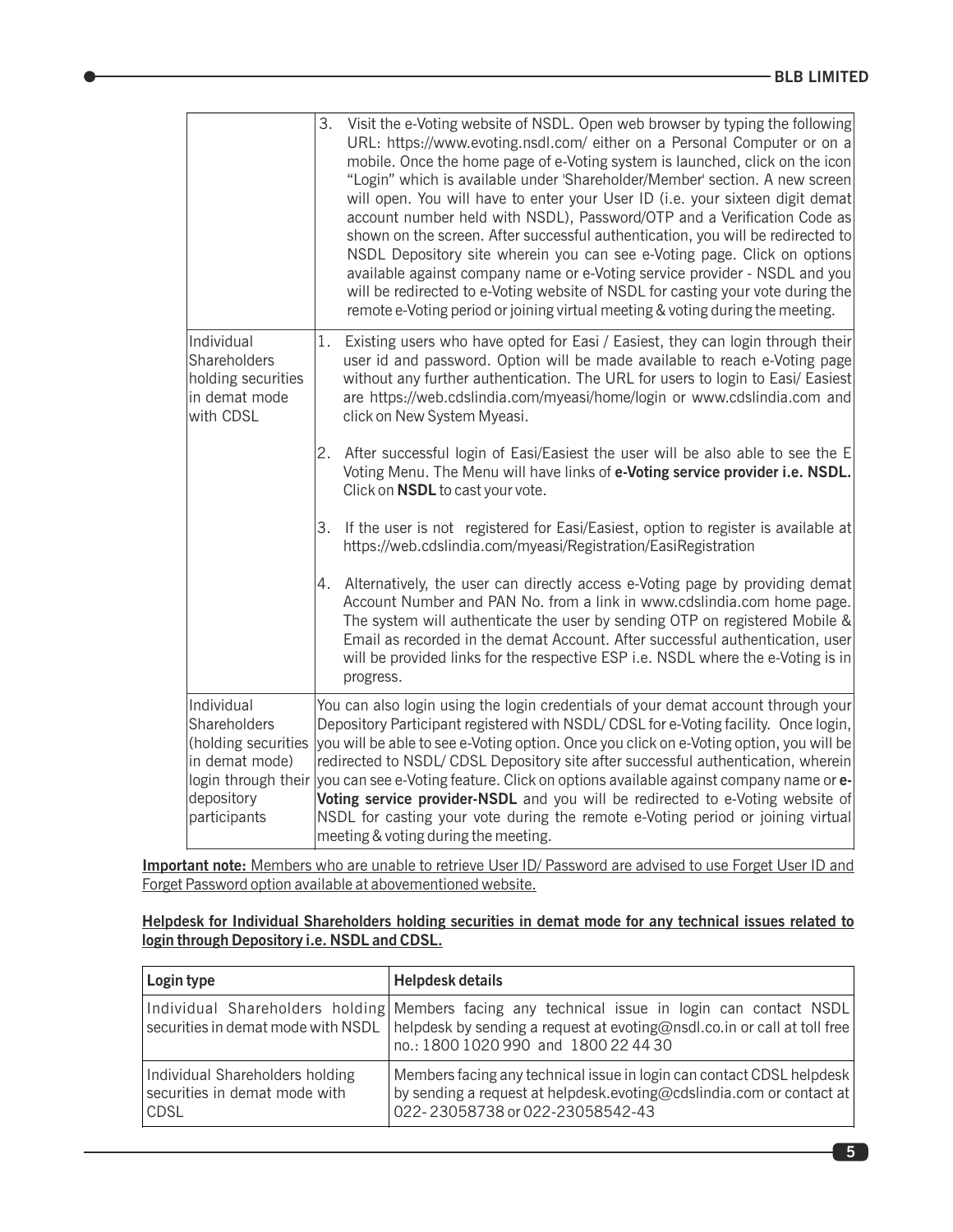#### **BLB LIMITED**

## **B) Login Method for shareholders other than Individual shareholders holding securities in demat mode and shareholders holding securities in physical mode.**

#### **How to Log-in to NSDL e-Voting website?**

- 1. Visit the e-Voting website of NSDL. Open web browser by typing the following URL: https://www.evoting.nsdl.com/ either on a Personal Computer or on a mobile.
- 2. Once the home page of e-Voting system is launched, click on the icon "Login" which is available under 'Shareholder/Member' section.
- 3. A new screen will open. You will have to enter your User ID, your Password/OTP and a Verification Code as shown on the screen.

Alternatively, if you are registered for NSDL eservices i.e. IDEAS, you can log-in at https://eservices.nsdl.com/ with your existing IDEAS login. Once you log-in to NSDL eservices after using your log-in credentials, click on e-Voting and you can proceed to Step 2 i.e. Cast your vote electronically.

4. Your User ID details are given below :

| Manner of holding shares i.e. Demat (NSDL or   Your User ID is:<br><b>CDSL) or Physical</b> |                                                                                                                                                                                                           |  |  |
|---------------------------------------------------------------------------------------------|-----------------------------------------------------------------------------------------------------------------------------------------------------------------------------------------------------------|--|--|
| a) For Members who hold shares in demat<br>account with NSDL.                               | 8 Character DP ID followed by 8 Digit Client ID<br>For example if your DP ID is IN300*** and Client ID is<br>12****** then your user ID is IN300***12******.                                              |  |  |
| b) For Members who hold shares in demat<br>account with CDSL.                               | 16 Digit Beneficiary ID<br>For example if your Beneficiary ID is 12**************<br>then your user ID is 12**************                                                                                |  |  |
| Form.                                                                                       | c) For Members holding shares in Physical EVEN Number followed by Folio Number registered with<br>the company<br>For example if folio number is 001*** and EVEN is<br>101456 then user ID is 101456001*** |  |  |

- 5. Password details for shareholders other than Individual shareholders are given below:
	- a) If you are already registered for e-Voting, then you can use your existing password to login and cast your vote.
	- b) If you are using NSDL e-Voting system for the first time, you will need to retrieve the 'initial password' which was communicated to you. Once you retrieve your 'initial password', you need to enter the 'initial password' and the system will force you to change your password.
	- c) How to retrieve your 'initial password'?

(i) If your email ID is registered in your demat account or with the company, your 'initial password' is communicated to you on your email ID. Trace the email sent to you from NSDL from your mailbox. Open the email and open the attachment i.e. a .pdf file. Open the .pdf file. The password to open the .pdf file is your 8 digit client ID for NSDL account, last 8 digits of client ID for CDSL account or folio number for shares held in physical form. The .pdf file contains your 'User ID' and your 'initial password'.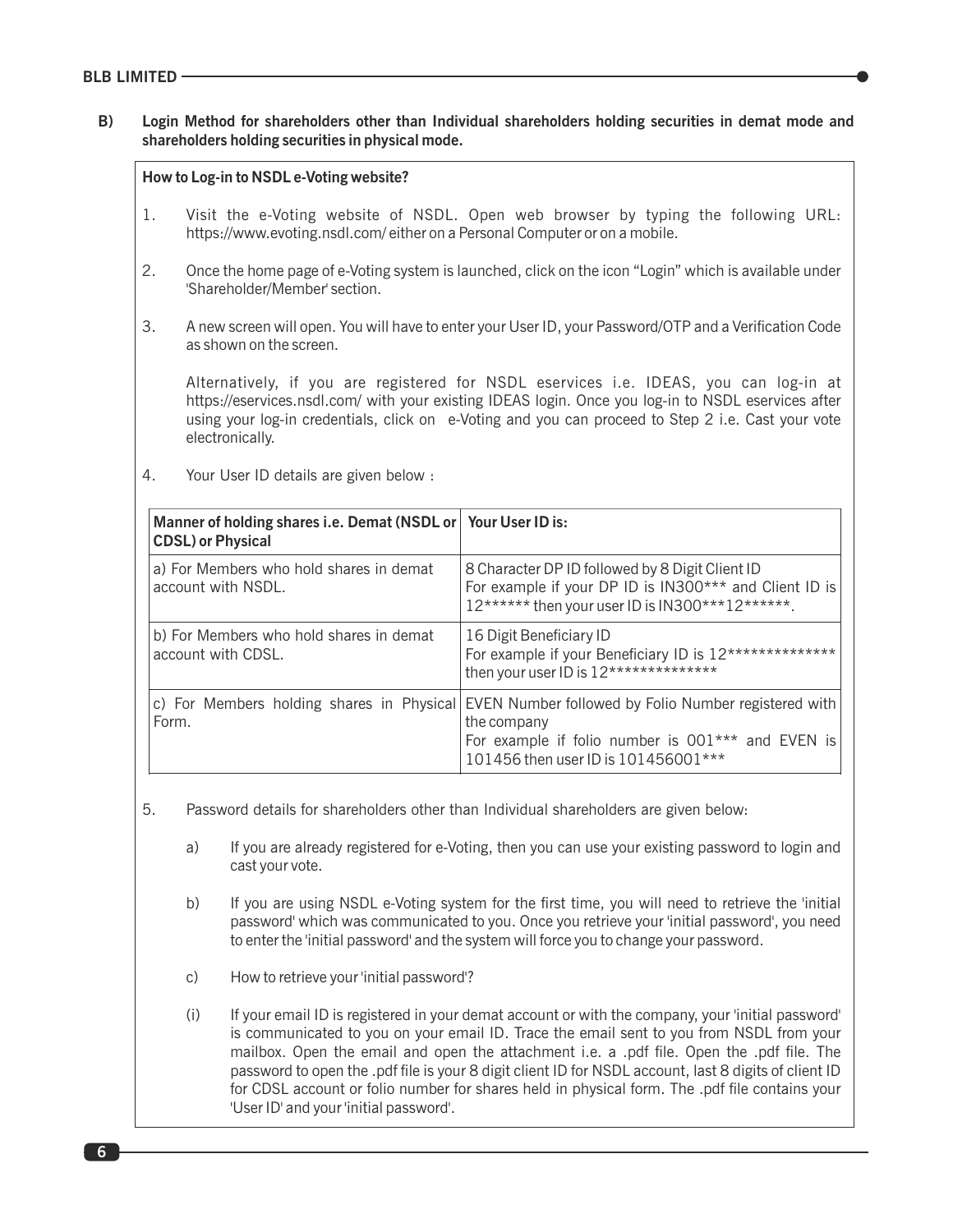- (ii) If your email ID is not registered, please follow steps mentioned below in **process for those shareholders whose email ids are not registered**
- 6. If you are unable to retrieve or have not received the " Initial password" or have forgotten your password:
	- a) Click on "Forgot User Details/Password?"(If you are holding shares in your demat account with NSDL or CDSL) option available on www.evoting.nsdl.com.
	- b) Physical User Reset Password?" (If you are holding shares in physical mode) option available on www.evoting.nsdl.com.
	- c) If you are still unable to get the password by aforesaid two options, you can send a request at evoting@nsdl.co.in mentioning your demat account number/folio number, your PAN, your name and your registered address etc.
	- d) Members can also use the OTP (One Time Password) based login for casting the votes on the e-Voting system of NSDL.
- 7. After entering your password, tick on Agree to "Terms and Conditions" by selecting on the check box.
- 8. Now, you will have to click on "Login" button.
- 9. After you click on the "Login" button, Home page of e-Voting will open.

## **Step 2: Cast your vote electronically and join General Meeting on NSDL e-Voting system.**

#### **How to cast your vote electronically and join General Meeting on NSDL e-Voting system?**

- 1. After successful login at Step 1, you will be able to see all the companies "EVEN" in which you are holding shares and whose voting cycle and General Meeting is in active status.
- 2. Select "EVEN" of company for which you wish to cast your vote during the remote e-Voting period and casting your vote during the General Meeting. For joining virtual meeting, you need to click on "VC/OAVM" link placed under "Join General Meeting".
- 3. Now you are ready for e-Voting as the Voting page opens.
- 4. Cast your vote by selecting appropriate options i.e. assent or dissent, verify/modify the number of shares for which you wish to cast your vote and click on "Submit" and also "Confirm" when prompted.
- 5. Upon confirmation, the message "Vote cast successfully" will be displayed.
- 6. You can also take the printout of the votes cast by you by clicking on the print option on the confirmation page.
- 7. Once you confirm your vote on the resolution, you will not be allowed to modify your vote.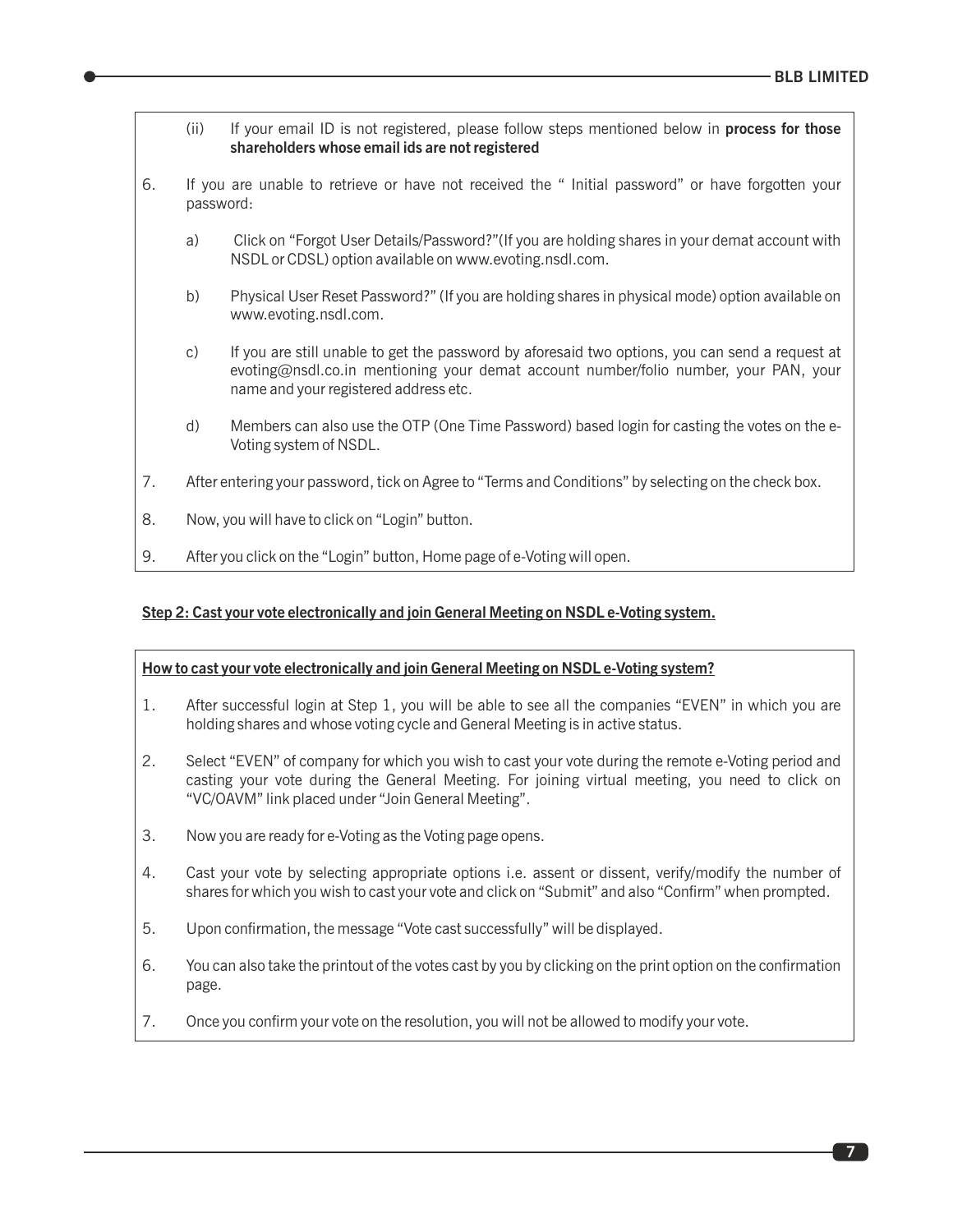#### **General Guidelines for shareholders**

- 1. Institutional shareholders (i.e. other than individuals, HUF, NRI etc.) are required to send scanned copy (PDF/JPG Format) of the relevant Board Resolution/ Authority letter etc. with attested specimen signature of the duly authorized signatory(ies) who are authorized to vote, to the Scrutinizer by e-mail to rupesh@cacsindia.com / shashikant@cacsindia.com with a copy marked to evoting@nsdl.co.in.
- 2. It is strongly recommended not to share your password with any other person and take utmost care to keep your password confidential. Login to the e-voting website will be disabled upon five unsuccessful attempts to key in the correct password. In such an event, you will need to go through the "Forgot User Details/Password?" or "Physical User Reset Password?" option available on www.evoting.nsdl.com to reset the password.
- 3. In case of any queries, you may refer the Frequently Asked Questions (FAQs) for Members who need assistance before or during the AGM and e-voting user manual for Members available on the website www.evoting.nsdl.com under the 'Downloads Section'. You can also contact NSDL on toll free number 1800-1020-990 and 1800 22 44 30 or Ms. Sarita Mote, Assistant Manager, NSDL, at designated email IDs: evoting@nsdl.co.in, who will address the grievances related to electronic voting.

#### **Process for those shareholders whose email ids are not registered with the depositories for procuring user id and password and registration of e mail ids for e-voting for the resolutions set out in this notice**:

- 1. In case shares are held in physical mode please provide Folio No., Name of shareholder, scanned copy of the share certificate (front and back), PAN (self-attested scanned copy of PAN card), AADHAR (selfattested scanned copy of Aadhar Card) by e-mail to csblb@blblimited.com.
- 2. In case shares are held in demat mode, please provide DPID-CLID (16 digit DPID + CLID or 16 digit beneficiary ID), Name, client master or copy of Consolidated Account statement, PAN (self-attested scanned copy of PAN card), AADHAR (self-attested scanned copy of Aadhar Card) to csblb@blblimited.com. If you are an Individual shareholders holding securities in demat mode, you are requested to refer to the login method explained at **Step 1 (A**) i.e. **Login method for e-Voting and joining virtual meeting for Individual shareholders holding securities in demat mode**.
- 3. Alternatively shareholder/ members may send a request to evoting@nsdl.co.in for procuring user id and password for e-voting by providing above mentioned documents.
- 4. In terms of SEBI circular dated December 9, 2020 on e-Voting facility provided by Listed Companies, Individual shareholders holding securities in demat mode are allowed to vote through their demat account maintained with Depositories and Depository Participants. Shareholders are required to update their mobile number and email ID correctly in their demat account in order to access e-Voting facility.

## **THE INSTRUCTIONS FOR MEMBERS FOR e-VOTING ON THE DAY OF THE AGM ARE AS UNDER:-**

- 1. The procedure for e-Voting on the day of the AGM is same as the instructions mentioned above for remote e-voting.
- 2. Only those Members/ shareholders, who will be present in the AGM through VC/OAVM facility and have not casted their vote on the Resolutions through remote e-Voting and are otherwise not barred from doing so, shall be eligible to vote through e-Voting system in the AGM.
- 3. Members who have voted through remote e-Voting will be eligible to attend the AGM. However, they will not be eligible to vote at the AGM.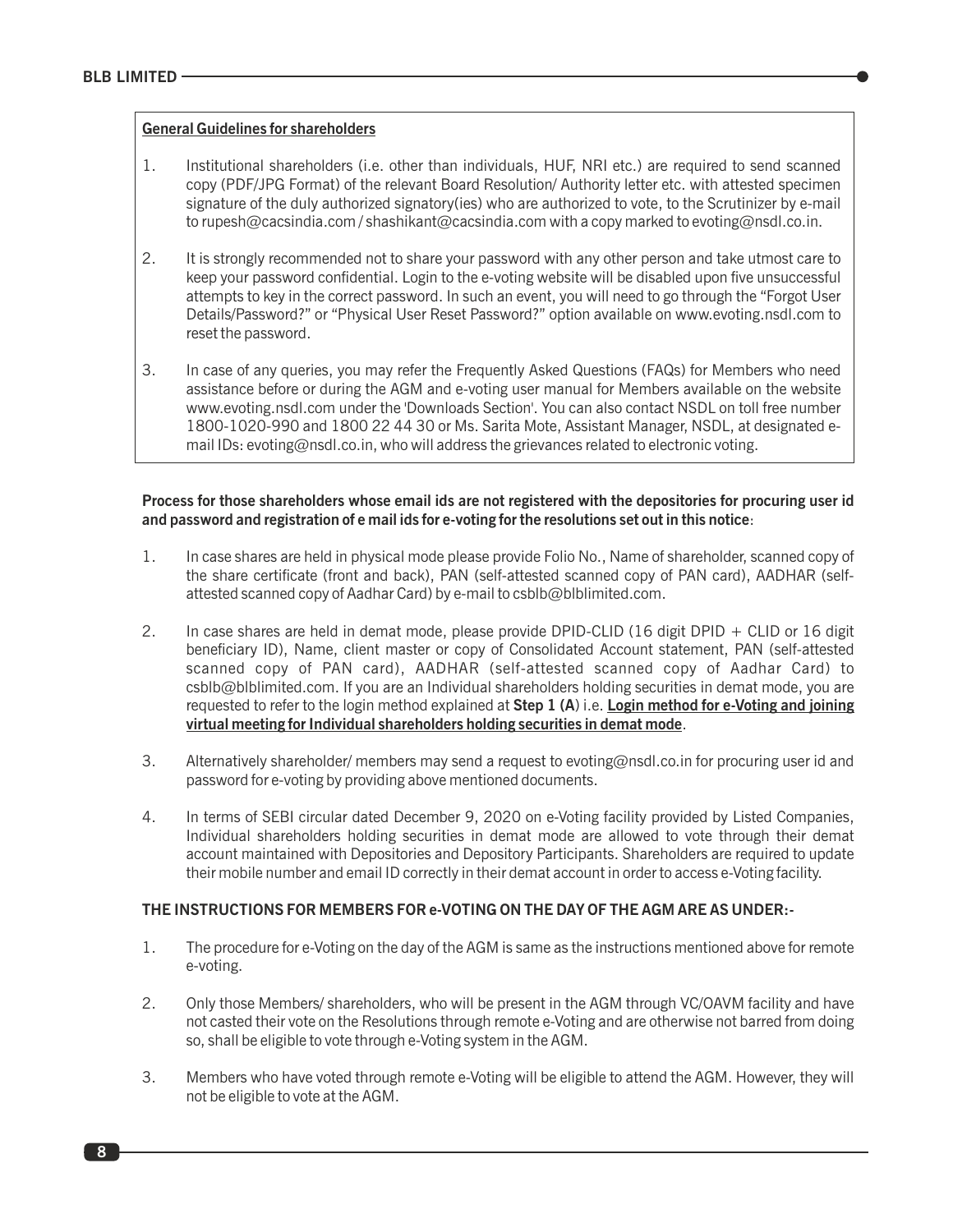4. The details of the person who may be contacted for any grievances connected with the facility for e-Voting on the day of the AGM shall be the same person mentioned for Remote e-voting and reproduced hereunder for convenience:.

You can also contact NSDL on toll free number 1800-1020-990 and 1800 22 44 30 or Ms. Sarita Mote, Assistant Manager, NSDL, at designated e-mail IDs: evoting@nsdl.co.in, who will address the grievances related to electronic voting

## **INSTRUCTIONS FOR MEMBERS FOR ATTENDING THE AGM THROUGH VC/ OAVM ARE AS UNDER:**

- 1. Member will be provided with a facility to attend the AGM through VC/ OAVM through the NSDL e-Voting system. Members may access by following the steps mentioned above for **Access to NSDL e-Voting system**. After successful login, you can see link of "VC/ OAVM link" placed under **"Join General meeting"** menu against company name. You are requested to click on VC/OAVM link placed under Join General Meeting menu. The link for VC/ OAVM will be available in Shareholder/ Member login where the EVEN of Company will be displayed. Please note that the members who do not have the User ID and Password for e-Voting or have forgotten the User ID and Password may retrieve the same by following the remote e-Voting instructions mentioned in the notice to avoid last minute rush.
- 2. Members are encouraged to join the Meeting through Laptops for better experience.
- 3. Further Members will be required to allow Camera and use Internet with a good speed to avoid any disturbance during the meeting.
- 4. Please note that Participants Connecting from Mobile Devices or Tablets or through Laptop connecting via Mobile Hotspot may experience Audio/Video loss due to Fluctuation in their respective network. It is therefore recommended to use Stable Wi-Fi or LAN Connection to mitigate any kind of aforesaid glitches.
- 5. Shareholders who would like to express their views/ have questions may send their questions in advance mentioning their name, demat account number/ folio number, email id, mobile number at csblb@blblimited.com. The same will be replied by the company suitably.
- 6. In case of joint holders attending the Meeting, only such joint holder who is higher in the order of names will be entitled to vote at the AGM.

#### **5. Other Guidelines for Members:**

- a. The voting rights of Members shall be in proportion to their share in the paid up equity share capital of the Company as on the cut-off date of September 18, 2021.
- b. Any person, who acquires shares of the Company and becomes Member of the Company after the Company sends the Notice of the  $40<sup>th</sup>$  AGM by e-mail and holds shares as on the cut-off date i.e. September 18, 2021, may obtain the User ID and password by sending a request to the Company's email address csblb@blblimited.com. However, if you are already registered with NSDL for remote e-Voting then you can use your existing user ID and password for casting your vote. If you forgot your password, you can reset your password by using "Forgot User Details/Password?" or "Physical User Reset Password?" option available on www.evoting.nsdl.com.
- c. A person, whose name is recorded in the Register of Members or in the Register of Beneficial Owners maintained by the depositories as on the cut-off date only shall be entitled to avail the facility of remote e-Voting or casting vote through e-Voting system during the meeting.
- d. Mr. Rupesh Agarwal, Practicing Company Secretary, (Membership No. ACS 16302), failing him Mr. Shashikant Tiwari (Membership No. ACS 28994), Partner(s) M/s. Chandrasekaran Associates,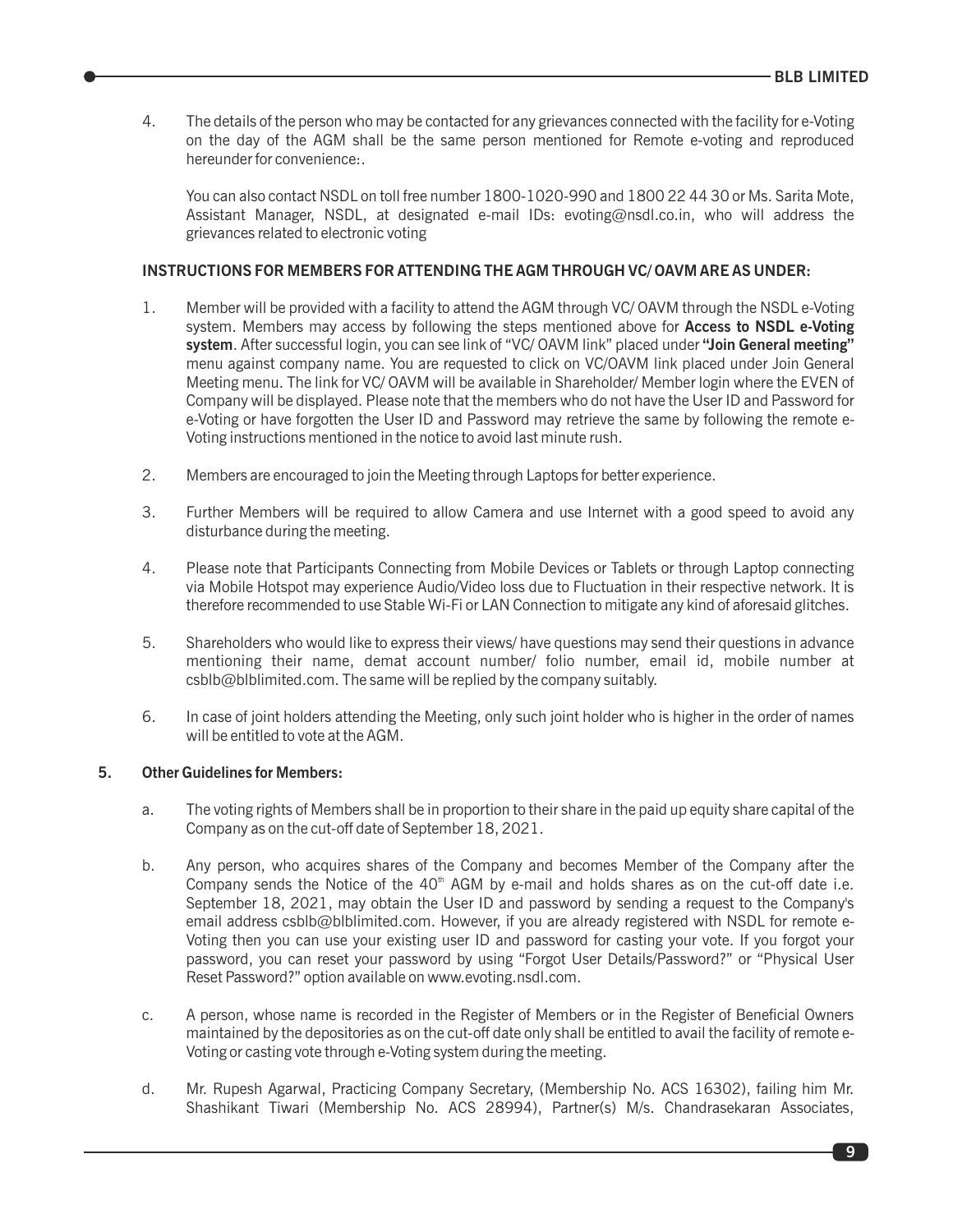Company Secretaries have been appointed as the Scrutinizer to scrutinize the remote e-Voting process and casting vote through the e-Voting system during the meeting in a fair and transparent manner.

- e. During the 40<sup>th</sup> AGM, the Chairman shall, after response to the questions raised by the Members in advance or as a speaker at the  $40<sup>th</sup>$  AGM, formally propose to the Members participating through VC/OAVM Facility to vote on the resolutions as set out in the Notice of the 40<sup>th</sup> AGM and announce the start of the casting of vote through the e-Voting system. After the Members participating through VC/OAVM Facility, eligible and interested to cast votes, have cast the votes, the e-Voting will be closed with the formal announcement of closure of the 40<sup>th</sup> AGM.
- f. The Scrutinizer shall after the conclusion of e-Voting at the  $40<sup>th</sup>$  AGM, first download the votes cast at the AGM and thereafter unblock the votes cast through remote e-Voting and shall make a consolidated scrutinizer's report of the total votes cast in favour or against, invalid votes, if any, and whether the resolution has been carried or not, and such Report shall then be sent to the Chairman or a person authorized by him, within 2 working days from the conclusion of the  $40<sup>th</sup>$  AGM, who shall then countersign and declare the result of the voting forthwith.
- g. The Results declared along with the report of the Scrutinizer shall be placed on the website of the Company at www.blblimited.com and on the website of NSDL at www.evoting.nsdl.com immediately after the declaration of Results by the Chairman or a person authorized by him. The results shall also be immediately forwarded to the National Stock Exchange of India Limited and BSE Limited, Mumbai.
- **6.** Pursuant to the MCA Circulars and SEBI Circular, in view of the prevailing situation, owing to the difficulties involved in dispatching of physical copies of the Notice of the 40<sup>th</sup> AGM and the Annual Report for the year 2021 including therein the Audited Financial Statements for year 2021, are being sent only by e-mail to the Members of the Company as on Friday, 20<sup>th</sup> August, 2021. Therefore, those Members, whose e-mail address is not registered with the Company or with their respective Depository Participant/s, and who wish to receive the Notice of the 40<sup>th</sup> AGM and the Annual Report for the year 2021 and all other communication sent by the Company, from time to time, can get their email address registered by following the steps as given below:
	- a. For Members holding shares in physical form, please send scan copy of a signed request letter mentioning your folio number, complete address, email address to be registered along with scanned self attested copy of the PAN and any document (such as Driving License, Passport, Bank Statement, AADHAR) supporting the registered address of the Member, by email to the Company's email address csblb@blblimited.com.
	- b. For the Members holding shares in demat form, please update your e-mail address through your respective Depository Participant/(s).
- 7. The Notice of the 40<sup>th</sup> AGM and the Annual Report for the year 2021 including therein the Audited Financial Statements for the year 2020-21, will be available on the website of the Company at www.blblimited.com and the website of National Stock Exchange of India Limited at www.nseindia.com and BSE Limited at www.bseindia.com. The Notice of 40<sup>th</sup> AGM will also be available on the website of NSDL at www.evoting.nsdl.com.
- **8.** Pursuant to the provisions of Section 124 of the Act, Investor Education and Protection Fund Authority (Accounting, Audit, Transfer and Refund) Rules, 2016 ("IEPF Rules") read with the relevant circulars and amendments thereto, the amount of dividend remaining unpaid or unclaimed for a period of seven years from the due date is required to be transferred to the Investor Education and Protection Fund ("IEPF"), constituted by the Central Government. The Company had, accordingly, transferred Rs. 173,910.80/- being the unpaid and unclaimed dividend amount pertaining to Final Dividend 2012-13 respectively, during the year 2020, to the IEPF Authority.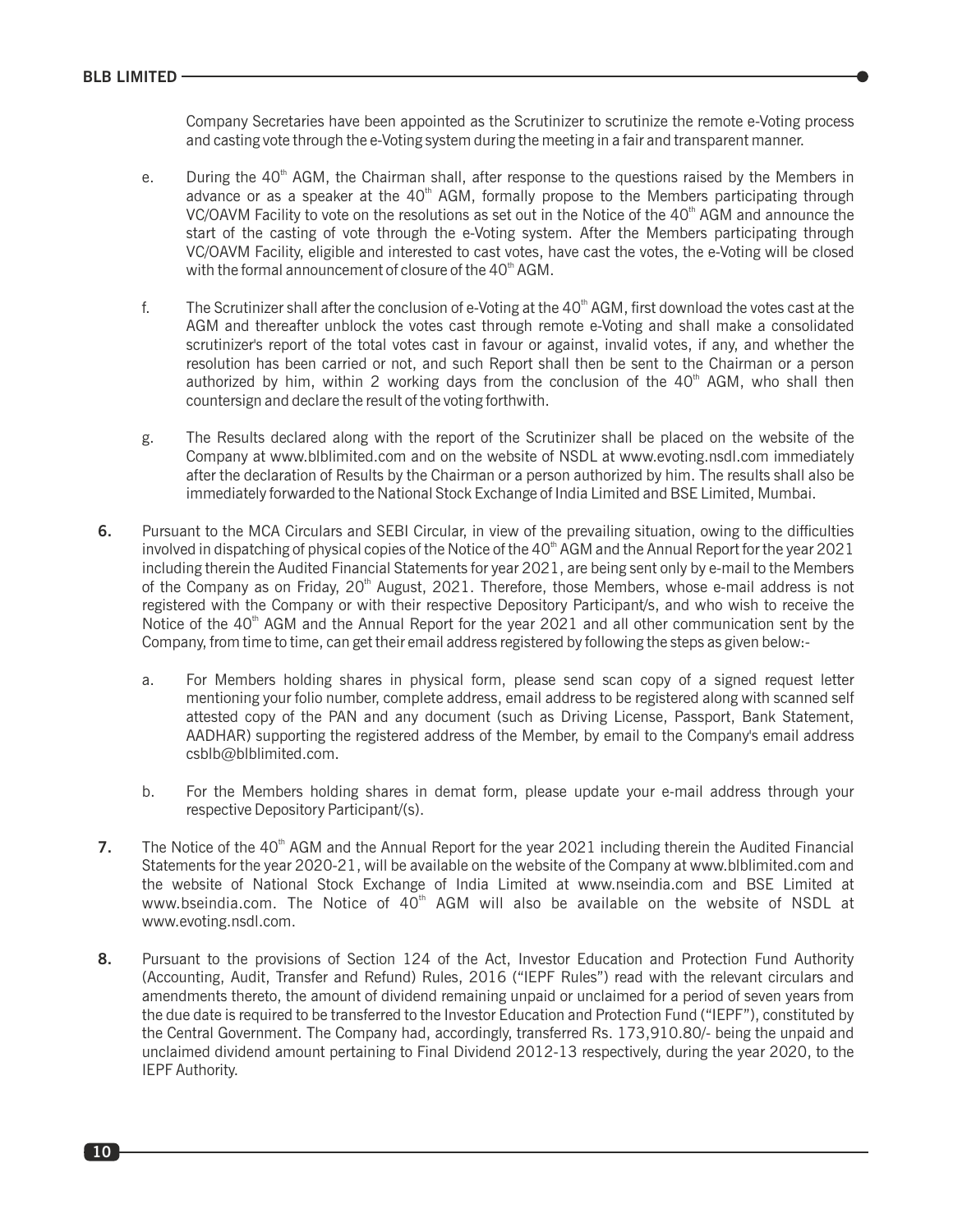- **9.** The details of the unpaid/ unclaimed dividend are uploaded on the website of the Company at www.blblimited.com.
- **10.** Pursuant to the provisions of IEPF Rules, all shares in respect of which dividend has not been paid or claimed for seven consecutive years shall be transferred by the Company to the designated Demat Account of the IEPF Authority ("IEPF Account") within a period of thirty days of such shares becoming due to be transferred to the IEPF Account. Accordingly, 49,774 Equity Shares of rupee 1/- each on which the dividend remained unpaid or unclaimed for seven consecutive years, were transferred during the year 2020, to the IEPF Account, after following the prescribed procedure.
- **11.** To prevent fraudulent transactions, members are advised to exercise due diligence and notify the Company of any change in address or demise of any Member as soon as possible. Members are also advised to not leave their demat account(s) dormant for long. Periodic statement of holdings should be obtained from the concerned Depository Participant and holdings should be verified from time to time.
- **12.** The Securities and Exchange Board of India (SEBI) has mandated the submission of Permanent Account Number (PAN) by every participant in securities market. Members holding shares in electronic form are, therefore, requested to submit the PAN to their Depository Participants with whom they are maintaining their demat accounts. Members holding shares in physical form can submit their PAN details to the Company Registrar and Share Transfer Agent.
- 13. Pursuant to SEBI Notification dated June 8, 2018, on Securities and Exchange Board of India (Listing Obligations and Disclosure Requirements) (Fourth Amendment) Regulations, 2018 and amendments thereof, Listed Companies and their Registrars and Transfer Agents (RTAs) have been advised to ensure that shares which are lodged for transfer are mandatorily in dematerialized form with effect from April 1, 2019. Accordingly no transfer shall be given effect for shares held in physical mode from the said date.
- **14.** The Shareholders holding shares in physical mode are advised to dematerialize their shares at the earliest to avail the benefits thereof including smooth transfer of shares if they propose to do so in future. In case the shareholders have any queries or need any assistance in this regard, they are requested to contact the Company's Registrar and Transfer Agent – Abhipra Capital Limited at rta@abhipra.com or the Company at csblb@blblimited.com.
- **15.** Members are requested to intimate changes, if any, pertaining to their name, postal address, email address, telephone/ mobile numbers, Permanent Account Number (PAN), nominations, power of attorney, bank details such as, name of the bank and branch details, bank account number, MICR code, IFSC code, etc., to their Depository Participants in case the shares are held by them in electronic form and to the Company at csblb@blblimited.com or the Company's Registrar and Transfer Agent at rta@abhipra.com in case the shares are held by them in physical form.

**Physical Holding -** Send a request to the Registrar and Transfer Agents of the Company, Abhipra Capital Limited at rta@abhipra.com providing:

- 1. Folio No
- 2. Name of shareholder
- 3. scanned copy of the share certificate (front and back)
- 4. PAN (self-attested scanned copy of PAN card)
- 5. Address Proof (self-attested scanned copy of Address proof, preferably Aadhaar card) for registering email address.

Following additional details need to be provided in case of updating Bank Account Details:

- a) Name and Branch of the Bank in which you wish to receive the dividend
- b) Bank Account type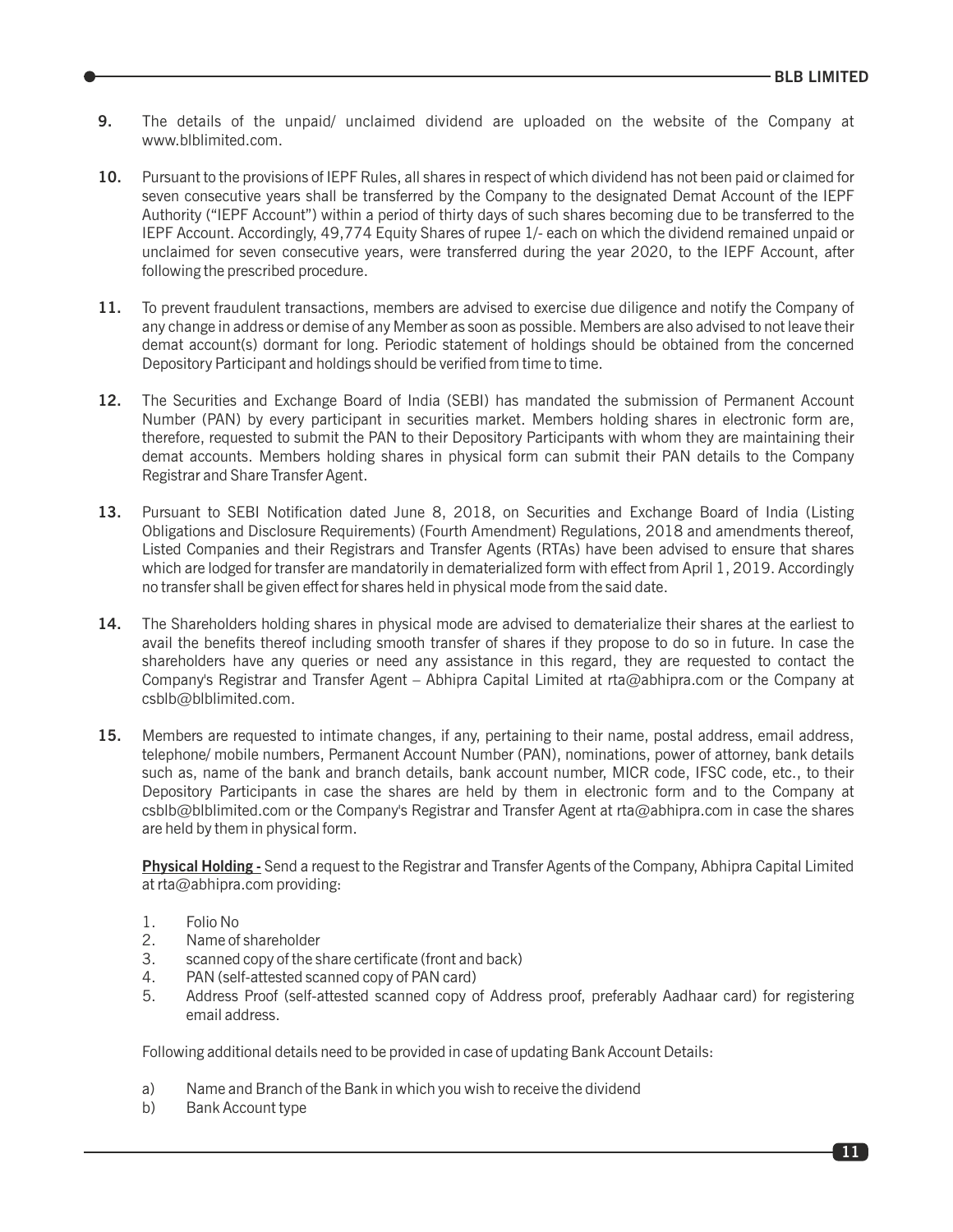- c) Bank Account Number allotted by their banks after implementation of Core Banking Solutions
- d) 9-digit MICR Code Number
- e) 11-digit IFSC Code and
- f) A scanned copy of the cancelled cheque bearing the name of the first shareholder.

**Demat Holding -** Shareholders holding shares in Demat mode are requested to reach out to their Depository Participant (DP) for updation/ registration of the aforementioned details.

- **16.** As per SEBI Directive, in case of failure to register the PAN and bank account details as aforesaid, any transaction in the securities of the Company shall be subject to enhanced due diligence by the Company/ RTA as may be prescribed.
- **17.** In terms of Section 72 of the Act read with the applicable rules thereto, every holder of shares in the Company may nominate, in the prescribed manner, a person to whom his / her shares in the Company shall vest, in the event of his / her death. Nomination forms in SH-13 format can be obtained from the Registrar & Share Transfer Agent. Members holding shares in electronic form may contact their respective Depository Participant(s) for availing this facility.
- **18.** The Register of Directors and Key Managerial Personnel and their shareholding maintained under Section 170 of the Act, the Register of Contracts or Arrangements in which the directors are interested, maintained under Section 189 of the Act, and the relevant documents referred to in the Notice and explanatory statement will be available electronically for inspection by the members during the AGM. All documents referred to in the Notice will also be available electronically for inspection without any fee by the members from the date of circulation of this Notice up to the date of AGM. Members seeking to inspect such documents can send an email to csblb@blblimited.com.
- 19. During the 40<sup>th</sup> AGM, Members may access the scanned copy of Register of Directors and Key Managerial Personnel and their shareholding maintained under Section 170 of the Act and the Register of Contracts and Arrangements in which Directors are interested maintained under Section 189 of the Act, upon Log-in to NSDL e-Voting system at https://www.evoting.nsdl.com.
- **20.** Details as required in sub-regulation (3) of Regulation 36 of the Listing Regulations and Secretarial Standard on General Meeting (SS-2) of ICSI, in respect of the Directors seeking appointment/ re-appointment at the  $40<sup>th</sup>$ AGM, forms integral part of the Notice of the  $40<sup>th</sup>$  AGM. Requisite declarations have been received from the Directors for seeking re-appointment.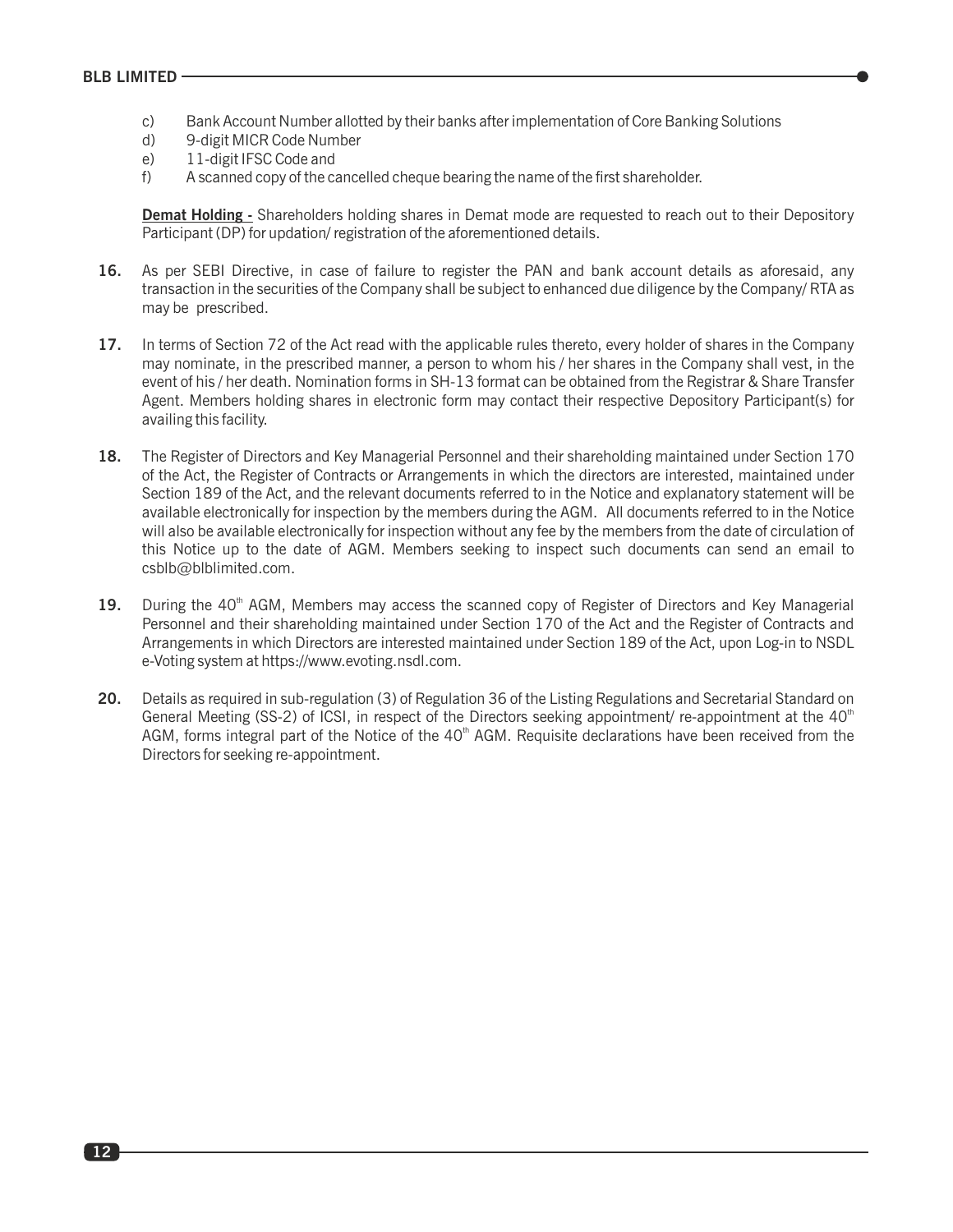## **EXPLANATORY STATEMENT PURSUANT TO SECTION 102 OF THE COMPANIES ACT, 2013**

### **ITEM NO. 3**

The members of the Company in their  $38<sup>th</sup>$  Annual General Meeting held on August 1, 2019, appointed Sh. Anshul Mehra as an Executive Director of the Company with effect from August 1, 2019 for a period of 3 years upto July 31, 2022, not liable to retire by rotation.

Sh. Anshul Mehra, is the Executive Director of the Company since August 1, 2019. He is contributing and advising on the corporate, legal, financial affairs, business development, strategic planning, etc. of the Company and plays vital role in the present strength and existence of the Company. He is a B. Com Graduate and fellow member of The Institute of Chartered Accountants of India. He has a rich experience of around 31 years in Capital Market, Accounts & Finance etc.

The current term of appointment of Sh. Anshul Mehra is valid till July 31, 2022.

Considering the contribution of Sh. Anshul Mehra toward overall achievement of organizational goal, the Board of Directors recommends to re-appoint Sh. Anshul Mehra as an Executive Director of the Company for a further period of 3 years with effect from August 1, 2022 with an overall limit of remuneration of Rs. 30 lacs per annum which is in line with the recommendation of Nomination and Remuneration Committee.

The Board of Directors has, subsequent to the approval and recommendation of the Nomination and Remuneration Committee in its meeting held on June 25, 2021, approved the re-appointment of Sh. Anshul Mehra as an Executive Director as mentioned in the respective resolution at Item no. 3 subject to shareholders' approval.

As per the provisions of Section 196, 197, 203 read with rules made thereunder and Schedule V of the Companies Act, 2013 and SEBI (Listing Obligations and Disclosure Requirements) Regulations, 2015, appointment and payment of remuneration to the Executive Director requires member's approval in General Meeting.

Sh. Anshul Mehra has declared that he is not disqualified to be a Director of the Company and is not debarred from holding the office of Director by virtue of any SEBI order or any other such authority.

Sh. Anshul Mehra does not hold equity shares of the Company and is not a Director in any Company.

No Director, Key Managerial Personnel or their relatives, other than Sh. Anshul Mehra and his relatives are concerned or interested in this resolution.

The statement of information as required under Schedule V of the Companies Act, 2013 is as under:-

### **I. GENERAL INFORMATION:**

| (1) | Nature of Industry                                                                                                                                        |           | Stock Broking and allied Services |
|-----|-----------------------------------------------------------------------------------------------------------------------------------------------------------|-----------|-----------------------------------|
| (2) | Date of commencement of Commercial Operation                                                                                                              | $\cdot$ . | 04.12.1981                        |
| (3) | In case of new companies, expected date of<br>commencement of activities as per Project approved<br>by financial institutions appearing in the prospectus | ÷         | Not Applicable                    |
| (4) | <b>Financial Performance</b>                                                                                                                              |           |                                   |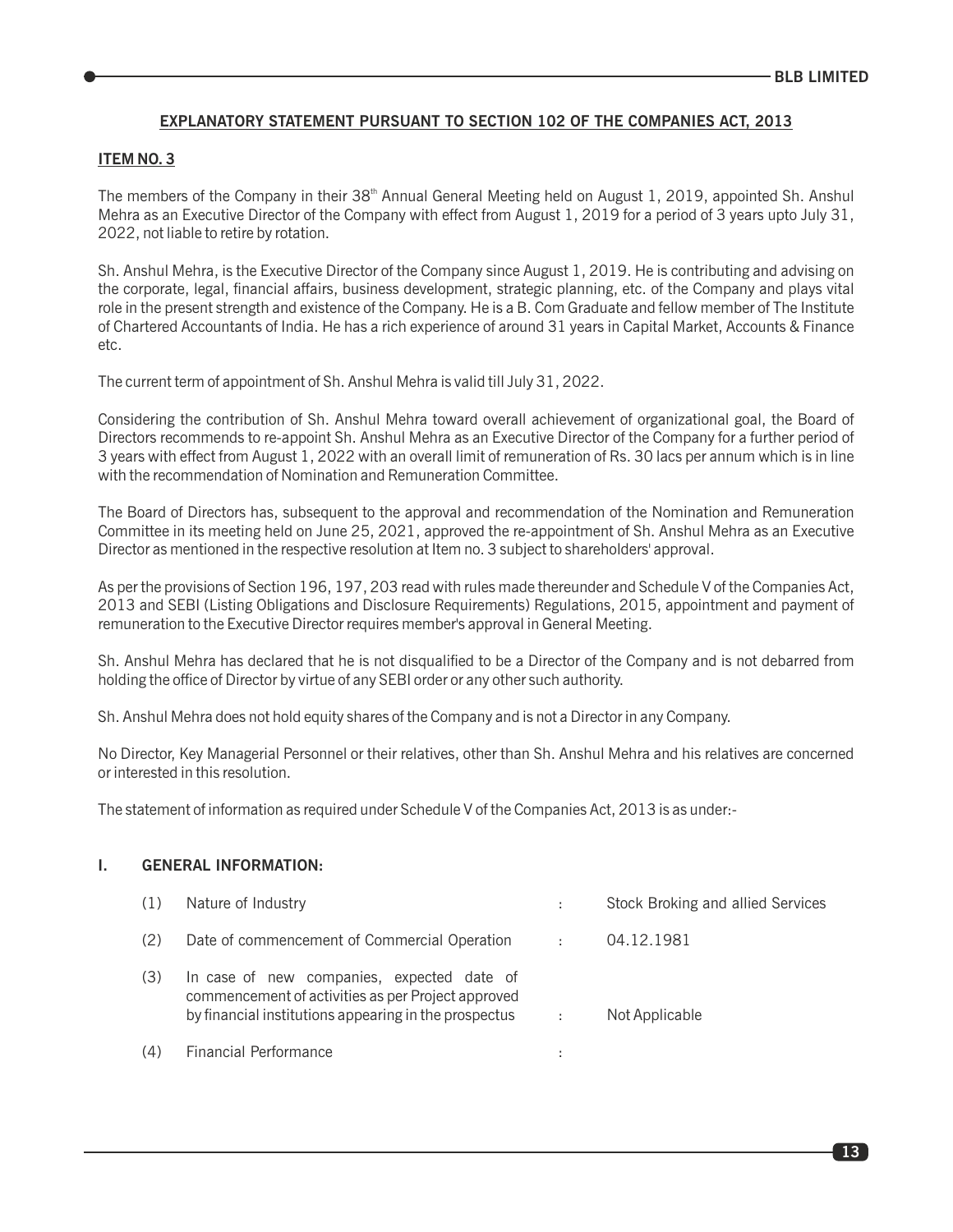**(***Rs. In lacs***)**

| S. No. | <b>Particulars</b>                | FY 2020-21 | FY 2019-20 |
|--------|-----------------------------------|------------|------------|
|        | Total Income                      | 53,747     | 19,968     |
| 2.     | Total Expenditure                 | 53,343     | 20,210     |
| 3.     | Profit/ (Loss) before Tax         | 404        | (1, 175)   |
| 4.     | Profit/ (Loss) after Tax          | 113        | (804)      |
| 5.     | Other Comprehensive Income        | 25         | (91)       |
| 6.     | Total Income/ (loss) for the year | 138        | (895)      |

#### **(5) Foreign investments or collaborators, If any :** None

### **II. INFORMATION ABOUT THE APPOINTEE:**

#### **(1) Background Details:**

Sh. Anshul Mehra, aged 55 years, is a Fellow member of Institute of Chartered Accountants of India and has a total work experience of around 31 years.

#### **(2) Past remuneration:**

## *(Rs. in lacs)*

| <b>Name</b>      | <b>Designation</b>        | <b>Salary</b> | <b>Perguisites</b> | ' Incentives | <b>Total</b> |
|------------------|---------------------------|---------------|--------------------|--------------|--------------|
| Sh. Anshul Mehra | <b>Executive Director</b> | 13.42         | 0.22               | $\sim$       | 13.64        |

#### (3) Job profile and his suitability, recognition or awards:

Sh. Anshul Mehra is a Chartered Accountant by qualification and is contributing and advising on the corporate, legal, financial and strategic planning affairs of the Company. He plays a vital role in the management and administration of the affairs of the Company.

#### **(4) Remuneration Proposed:**

As set out in the special resolution at the item no. 3 of the Notice dated August 12, 2021. for convening the 40<sup>th</sup> Annual General Meeting of the Company.

The re-appointment and remuneration to Executive Director has been approved by the Nomination and Remuneration Committee and Board of Directors in their meetings held on June 25, 2021.

#### (5) Comparative remuneration profile with respect to industry, size of the Company, profile of the position **and person (in case of expatriates the relevant details would be w.r.t. the country of his origin):**

Taking into consideration the size of the Company, the profile of Sh. Anshul Mehra and the responsibilities shouldered by him, the aforesaid remuneration package commensurate with the remuneration package paid to candidates in similar managerial position in other Companies in the industry.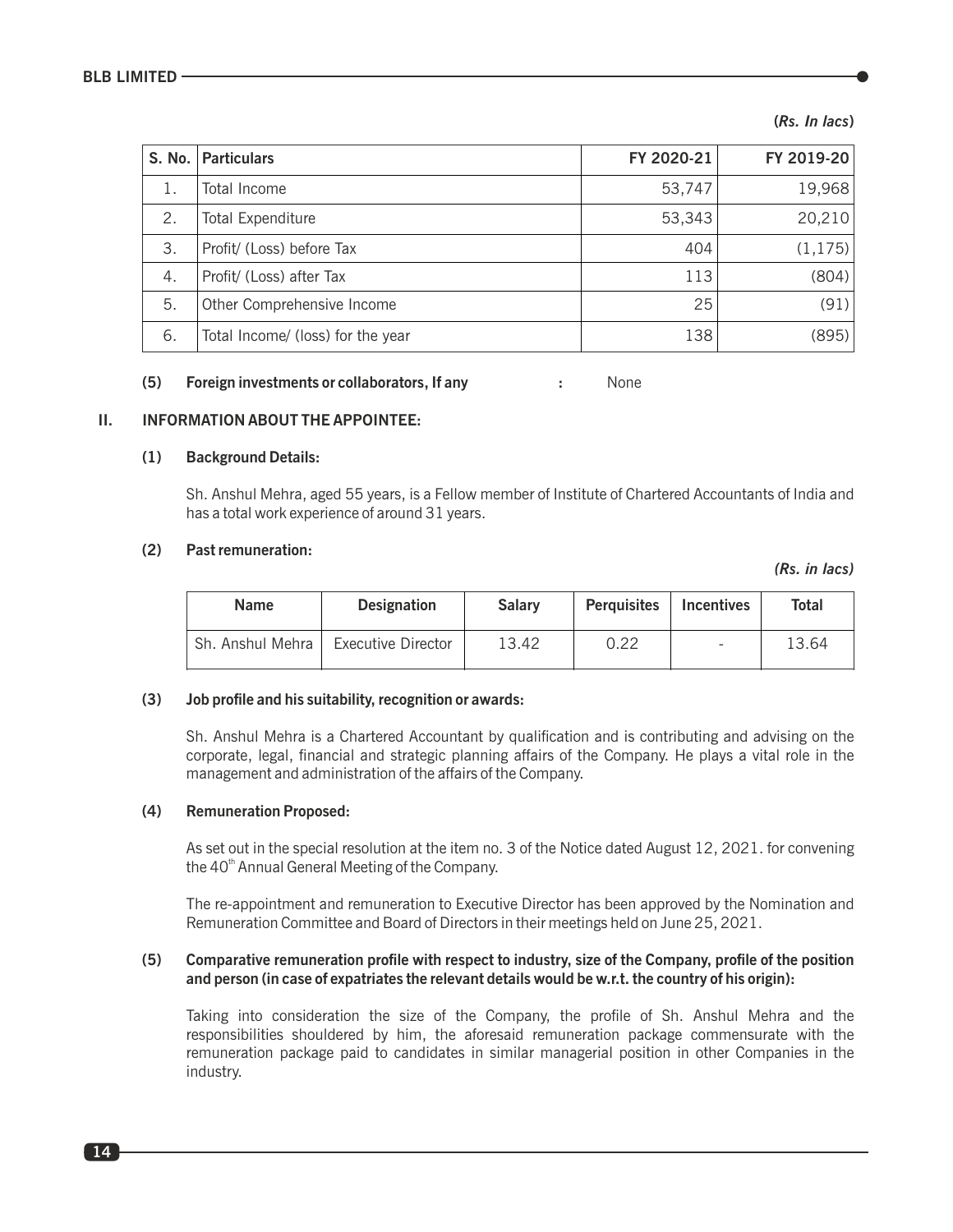## **(6) Pecuniary relationship directly or indirectly with the Company, or relationship with managerial personnel, if any:**

Besides, the remuneration proposed, Sh. Anshul Mehra does not have any other pecuniary relationship direct or indirect with the Company or with any other Managerial Personnel.

#### **III. OTHER INFORMATION:**

#### **(1) Reasons of loss or inadequate prot:**

There are no losses during the financial year 2020-21 and the Company does not envisage any loss or inadequate profits during the tenure of appointment of Sh. Anshul Mehra. However, approval of the members by way of Special Resolution is sought as a matter of abundant caution in order to ensure continuity in payment of remuneration to the Whole time directors irrespective of the unforeseen volatility in operations/profitability and also as per the requirements of Section II of Part II of Schedule V to the Companies Act, 2013.

#### **(2) Steps taken or proposed to be taken for improvement:**

The Company is optimistic to perform better in forthcoming Financial Years. The Company has taken appropriate steps to maintain and improve the profitability in future. The management makes continuous endeavors and efforts to bring an increase in the profitability of the Company.

## **(3) Expected increase in productivity and prot in measurable terms:**

The Company shall take all the reasonable steps and measures to maintain and improve the profitability, however, the same cannot be predicted.

## **IV. DISCLOSURE:**

- (1) The disclosure on remuneration package payable to the Executive Director is contained in the Notice dated August 12, 2021 for convening the 40<sup>th</sup> Annual General Meeting of the Company.
- (2) All the relevant information pertaining to the Executive Directors and other Directors required to be disclosed in the Directors' Report under the heading "Corporate Governance" is attached to the Annual Report.

The Directors are of the opinion that the re-appointment of Sh. Anshul Mehra as an Executive Director will be in the interest of the Company considering his rich experience, industry knowledge and strong board performance that will benefit the Company in the long run and also help the Company to steer through the difficult and challenging times.

Accordingly, the Directors recommend the Special Resolution at Item no. 3 of this notice for your approval.

The Explanatory Statement together with the accompanying resolution may also be regarded as an abstract and memorandum of interest for the terms of re-appointment and remuneration of Sh. Anshul Mehra, as an Executive Director of the Company under Section 190 of the Companies Act, 2013.